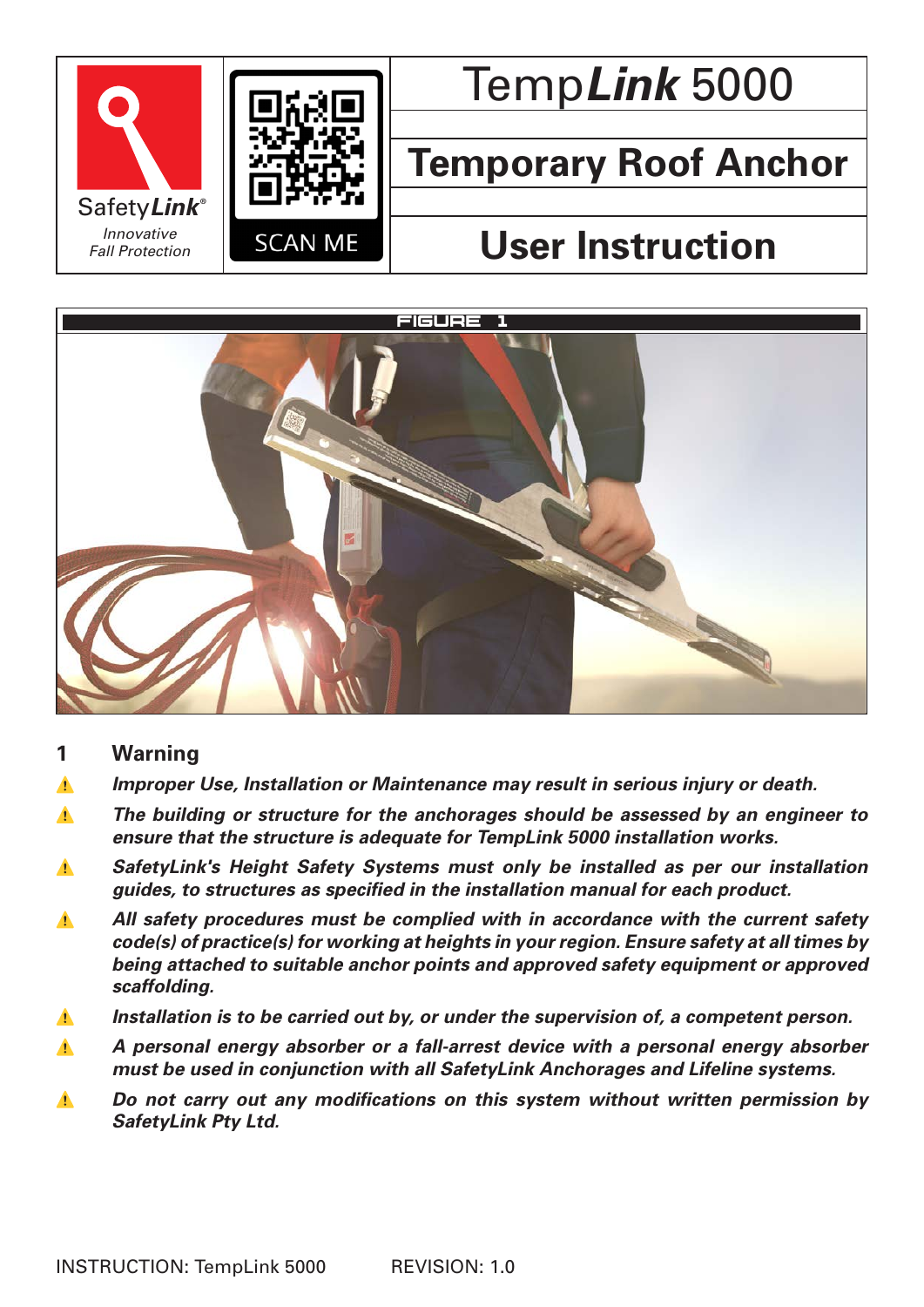## **2 Specification**

## **2.1 Description**

The SafetyLink TempLink 5000 is a temporary single point anchor suitable for installation on metal and timber roof structures.

## **2.2 Standard**

The TempLink 5000 is compliant with AS/NZS 5532:2013 and EN795:2012 - A.

## **2.3 User Rating**

The TempLink 5000 is rated to 15kN and suitable for a single user. This product is not suitable for live loading or abseil. For roofs over 30**º**, the TempLink 5000 should be used in conjunction with other access methods to ensure no live loading.

## ⚠ *This product is not suitable for use as a horizontal lifeline end anchor.*

## **3 Limitations of Use**

## **3.1 Fall Clearance**

When planning your fall protection system, it is important to accurately assess all components of your system in order to avoid injury. Figure 2 provides guidance on how to calculate fall clearance. In Figure 2, (A) represents the deflection TempLink 5000 (300mm Max), (B) represents free fall, energy absorber deployment as well as the estimated D-ring side of the harness (Refer the manufacturer's information), (SF) represents the recommended safety factor of 1m, (FC) represents the total allowable fall clearance. For safe use (FC) shall always be greater than A+B + SF.



## **3.2 Swing Fall**

Working off centre of an anchor point may cause a swing fall. See Figure 3. Fall protection systems shall be setup in such a way to limit swing fall.

## ⚠ *The force of striking an object during a swing fall may result in serious injury or death.*

## **3.3 Hazards**

Use of this equipment in the presence of hazards may cause damage to the equipment and/ or result in the function of the equipment being impeded. These hazards include but are not limited to; extreme temperature, sharp edges, chemical reagents, electrical conductivity, abrasion, cutting, climatic exposure and rotating or moving machinery.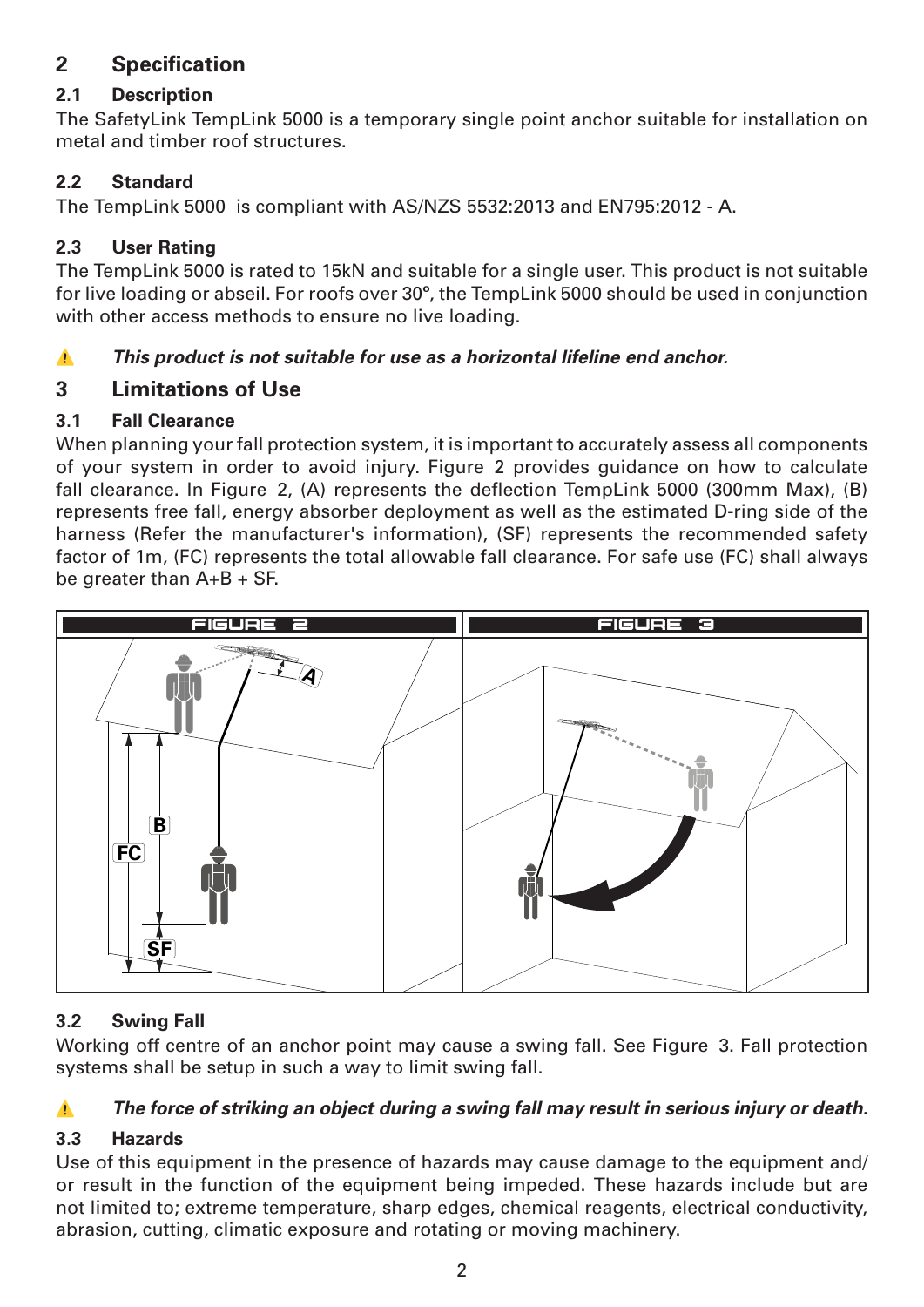## **3.4 Training**

It is essential that all users are trained in the proper inspection, setup and use of this equipment. It's the responsibility of the user to ensure they are trained in the correct use of this equipment and understand the limitations of its use.

### **A** *Incorrect use of this equipment may result in serious injury or death.*

### **3.5 Rescue**

It is the responsibility of the user of this equipment and their employer to have a suitable rescue plan and the ability to implement it at any time during setup and use of this equipment.

## **4 Connections**

#### **4.1 Making Connection**

Only make compatible connections. Always ensure connectors close and lock correctly before use. Below and Figure 5 are examples of unsuitable connections;

- 1 To an anchor or D-ring which has another connector attached.
- 2 In a position that will apply load to the gate mechanism.
- 3 By passing the connection through the attachment.
- 4 Connecting a connector to another connector.
- 5 Around a structure and back to the lifeline.
- 6 To an attachment that will limit the function of the gate.
- 7 To a location that will not load the connector as designed.

#### **4.2 Compatibility of Connections**

Connection made to and with this equipment shall be compatible. Connector shall be compatible shape, size and equivalent rating in order to ensure a compatible connection is made. Incompatible connections may cause loading of the gate mechanism leading to unintentional disengagement. See Figure 4. Connectors shall be compliant with EN362 and auto closing and locking.

#### ⚠ *Making incompatible or unsuitable connection may result in unintentional disengagement of the connector resulting in serious injury or death.*

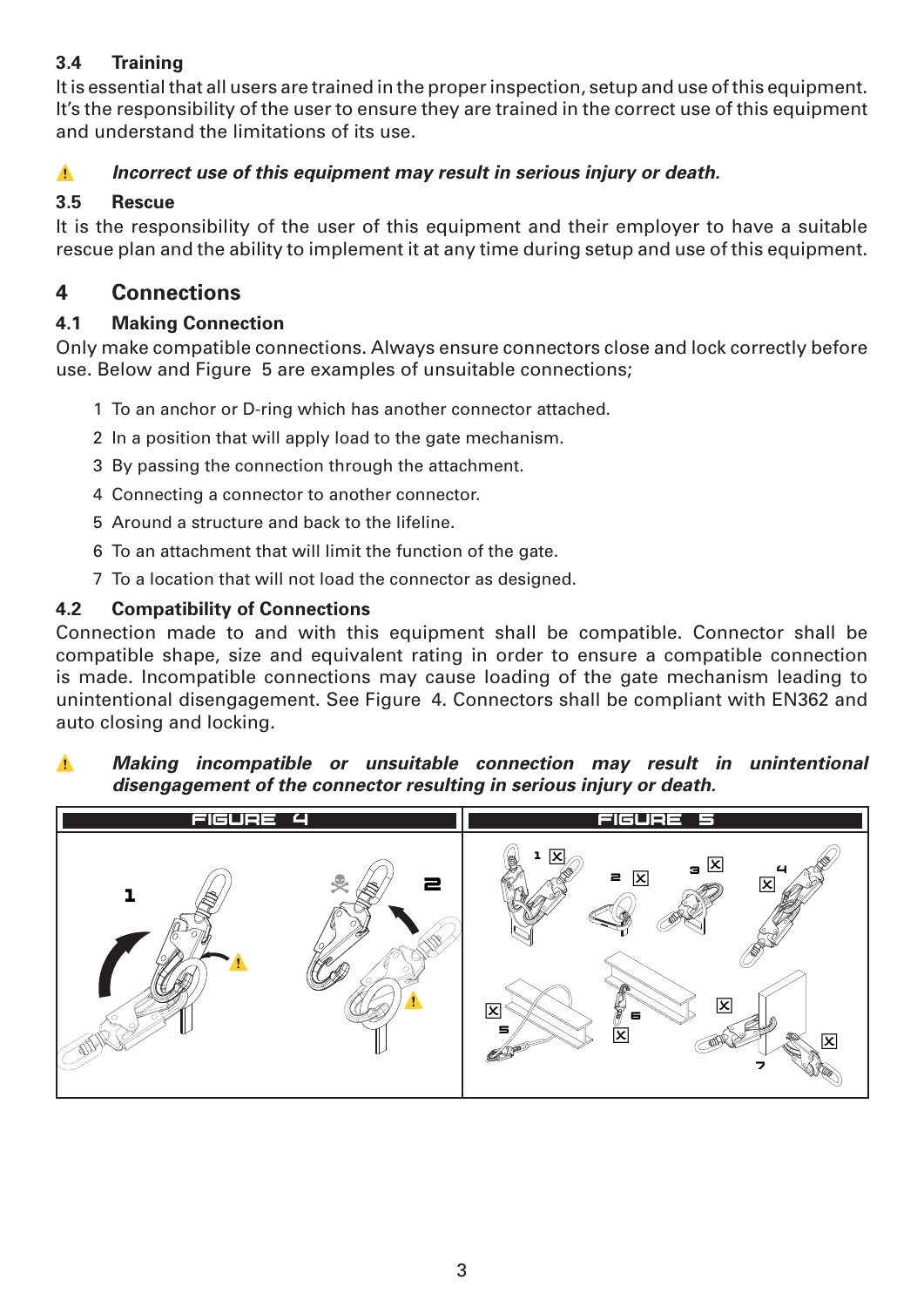## **5 Installation and Use**

## **5.1 Planning**

Before starting work, plan your working at heights and rescue systems by accounting for all hazards present in the work place and allowing for the available fall clearance. Ensure all users are fit, healthy and capable of safely operating this equipment as well as implementing the rescue plan.

#### **5.2 Installation**

- 1 Inspect the product as per this instruction manual.
- 2 Inspect the structure to determine if it is suitable for installation (see below). Structure shall be free of damage, corrosion, rot, white ants, split timber or anything that may affect the strength of the structure. Structure shall be accordance with local building codes.
- $\nabla$  Steel purlins shall be a minimum of 150mmx1.5mm
- $\nabla$  Timber rafters shall be minimum 90x35mm with 70x45mm battens MGP10 or F7
	- 3 Remove the existing roof sheeting screws in the area where the anchor is to be installed.
	- 4 Place the anchor on the roof and install a minimum of 5x 14 gauge screws, through the mounting holes in the anchor, into the purlin or batten. Each screw shall penetrate the purlin of batten by a minimum of 35mm.



#### **5.3 Use**

- 1 Inspect the product and structure as per this instruction manual.
- 2 Connect the users fall arrest system to the attachment point on the product.
- 3 The product may be used with a fall direction in any direction around the product.

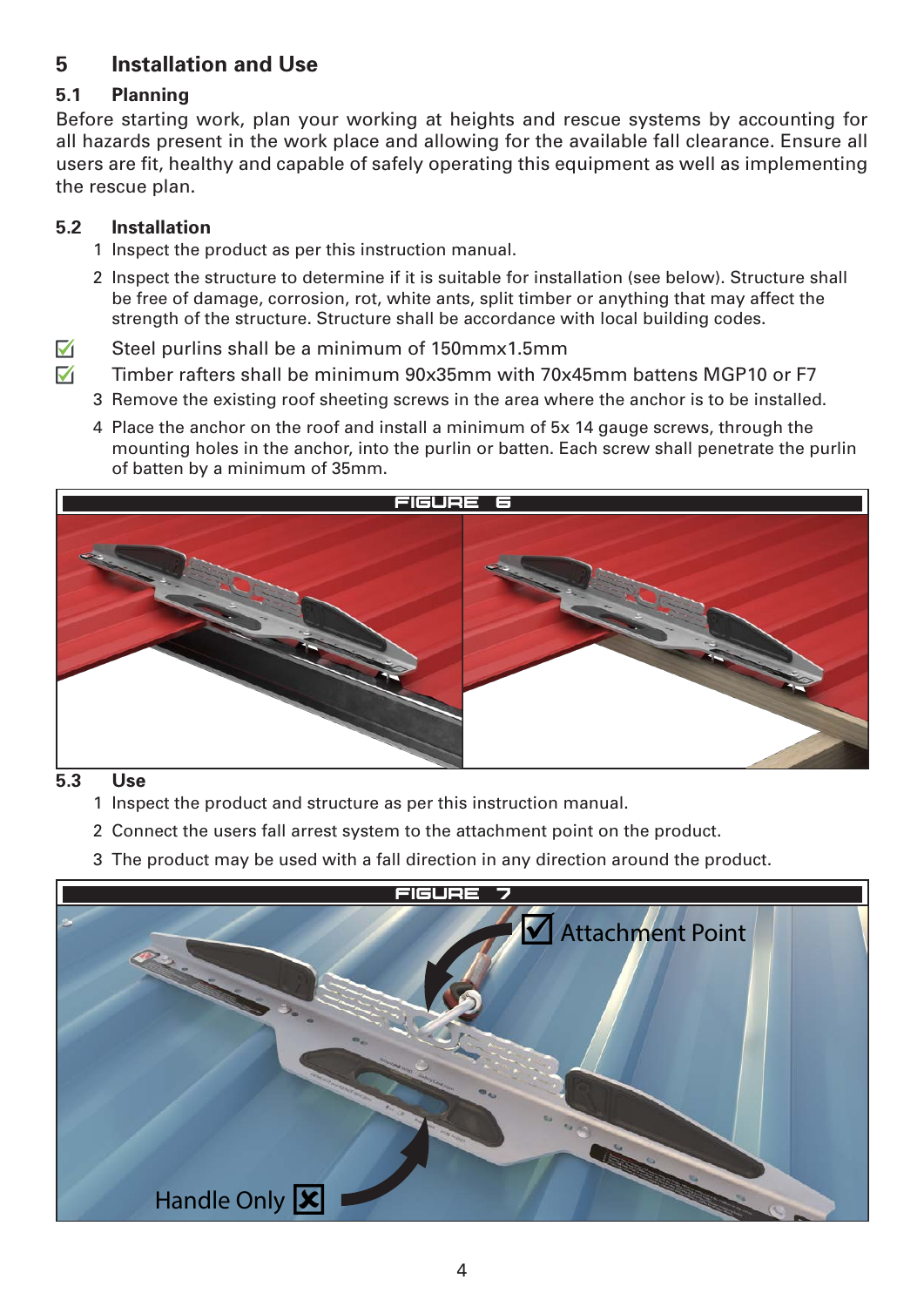- ⚠ *This product is for a single user. Do not attach multiple users to this product.*
- ⚠ *The connecting system shall contain a personal energy absorber.*
- **1.** Do not attach to any other point on the TempLink 5000 other than the specified *attachment point.*
- ⚠ *Use of incompatible connectors may lead to forced roll out and unintentional disconnection.*
- ⚠ *Always consult the connecting system manufacturer's instruction to ensure it is suitable for use with this equipment.*
- ⚠ *During use always allow for the required fall clearance, swing fall and hazards present in the work place.*

## **6 Storage, Transport and Maintenance**

## **6.1 Storage and transport**

This equipment shall be stored and transported in a cool, dry environment, away from any hazards and out of direct sunlight.

## **6.2 Maintenance**

6.2.1 The TempLink 5000 Single Point Anchor is non serviceable. The equipment may remain in service until it fails an inspection or is involved in a fall.

## ⚠ *Do not attempt to modify or disassemble this product.*

## **6.3 Cleaning**

The TempLink 5000 may be cleaned by the end user periodically to increase service life. After cleaning, the product shall undergo the pre-use inspection. Clean with a rag and warm water to remove dirt and grit. A mild detergent may be used to remove grease or oils from the product.

#### *A Do not store this product when wet. Allow the product to dry and conduct a pre-use inspection prior to returning the item to service.*

## **7 Inspection**

## **7.1 Before and After Use**

The TempLink 5000 Single Point Anchor shall be inspected before and after each use by the user.

## **7.2 Competent Person**

A competent person shall inspect the product at least every 12 months.

## **7.3 Procedure**

- 7.3.1 Attachment point inspect for damage, deformation, corrosion or signs of over loading.
- 7.3.2 Fall Indicators inspect tabs are intact.

7.3.3 Screw Surface - inspect for damage, deformation, corrosion, signs of over loading twisting buckling.

7.3.4 Energy Absorber - inspect the serpentines lay flat and inline with the product. Inspect the energy absorber is free of cracks, dirt, debris, defects, damage, deformation, corrosion, signs of over loading.

7.3.5 Markings - inspect all markings are present and legible. Figure 10.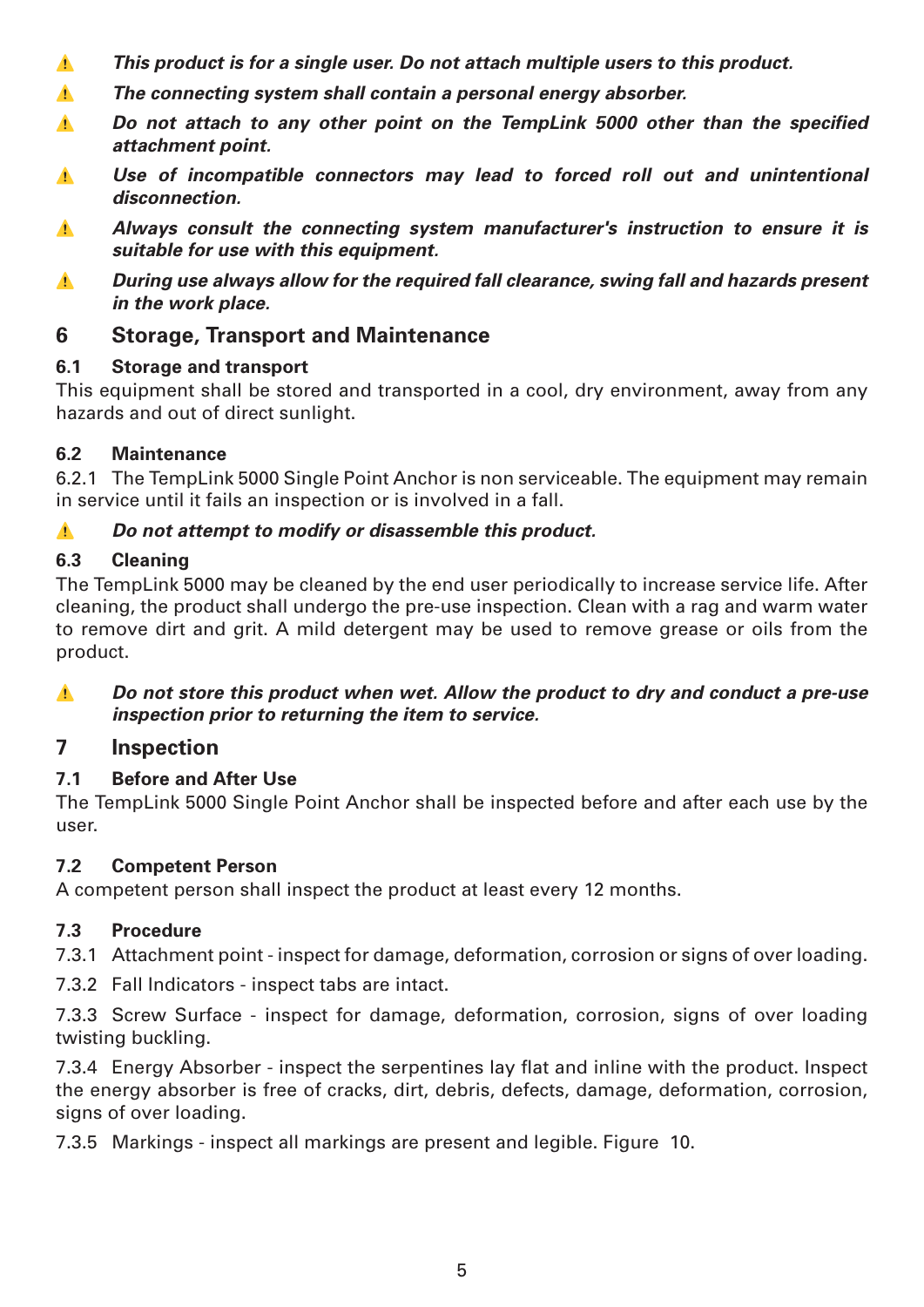| <b>INSPECTION RECORD</b>                                                                                                      |                                                                                                                                                                                                                      |                 |             |                                   |
|-------------------------------------------------------------------------------------------------------------------------------|----------------------------------------------------------------------------------------------------------------------------------------------------------------------------------------------------------------------|-----------------|-------------|-----------------------------------|
| <b>Product Code</b>                                                                                                           | Date of Manufacture                                                                                                                                                                                                  |                 |             |                                   |
| Serial or Batch No.                                                                                                           |                                                                                                                                                                                                                      | Date of Install |             |                                   |
| Inspector                                                                                                                     | Date of Inspection                                                                                                                                                                                                   |                 |             |                                   |
| <b>PROCEDURE</b>                                                                                                              | <b>INSPECTION</b>                                                                                                                                                                                                    |                 | <b>USER</b> | <b>COMPETENT</b><br><b>PERSON</b> |
| 7.3.1                                                                                                                         | Attachment point - inspect for damage, deformation,<br>corrosion or signs of over loading.                                                                                                                           |                 |             |                                   |
|                                                                                                                               | Comments:                                                                                                                                                                                                            |                 |             |                                   |
| 7.3.2                                                                                                                         | Fall Indicators - inspect tabs are intact.                                                                                                                                                                           |                 |             |                                   |
|                                                                                                                               | Comments:                                                                                                                                                                                                            |                 |             |                                   |
| 7.3.3                                                                                                                         | Screw Surface - inspect for damage, deformation,<br>corrosion, signs of over loading twisting buckling.                                                                                                              |                 |             |                                   |
|                                                                                                                               | Comments:                                                                                                                                                                                                            |                 |             |                                   |
| 7.3.4                                                                                                                         | Energy Absorber- inspect the serpentines lay flat and<br>inline with the product. Inspect the energy absorber<br>is free of cracks, dirt, debris, defects, damage,<br>deformation, corrosion, signs of over loading. |                 |             |                                   |
| Comments:                                                                                                                     |                                                                                                                                                                                                                      |                 |             |                                   |
| 7.3.5                                                                                                                         | Markings - inspect all markings are present and<br>legible. Figure 10.                                                                                                                                               |                 |             |                                   |
|                                                                                                                               | Comments:                                                                                                                                                                                                            |                 |             |                                   |
| <b>FIGURE 8</b>                                                                                                               |                                                                                                                                                                                                                      |                 |             |                                   |
| $\circ$<br>$\circ$<br>$\circ$<br>$\circ$<br>$\circ$<br>$\circ$ $^{\circ}$<br>$\circ$<br>$\circ$<br>$\circ^\circ$<br>$\bullet$ |                                                                                                                                                                                                                      |                 |             |                                   |
| ہ۔<br>$\circ$<br>∕⊙<br>Ê<br>Ο                                                                                                 |                                                                                                                                                                                                                      |                 |             |                                   |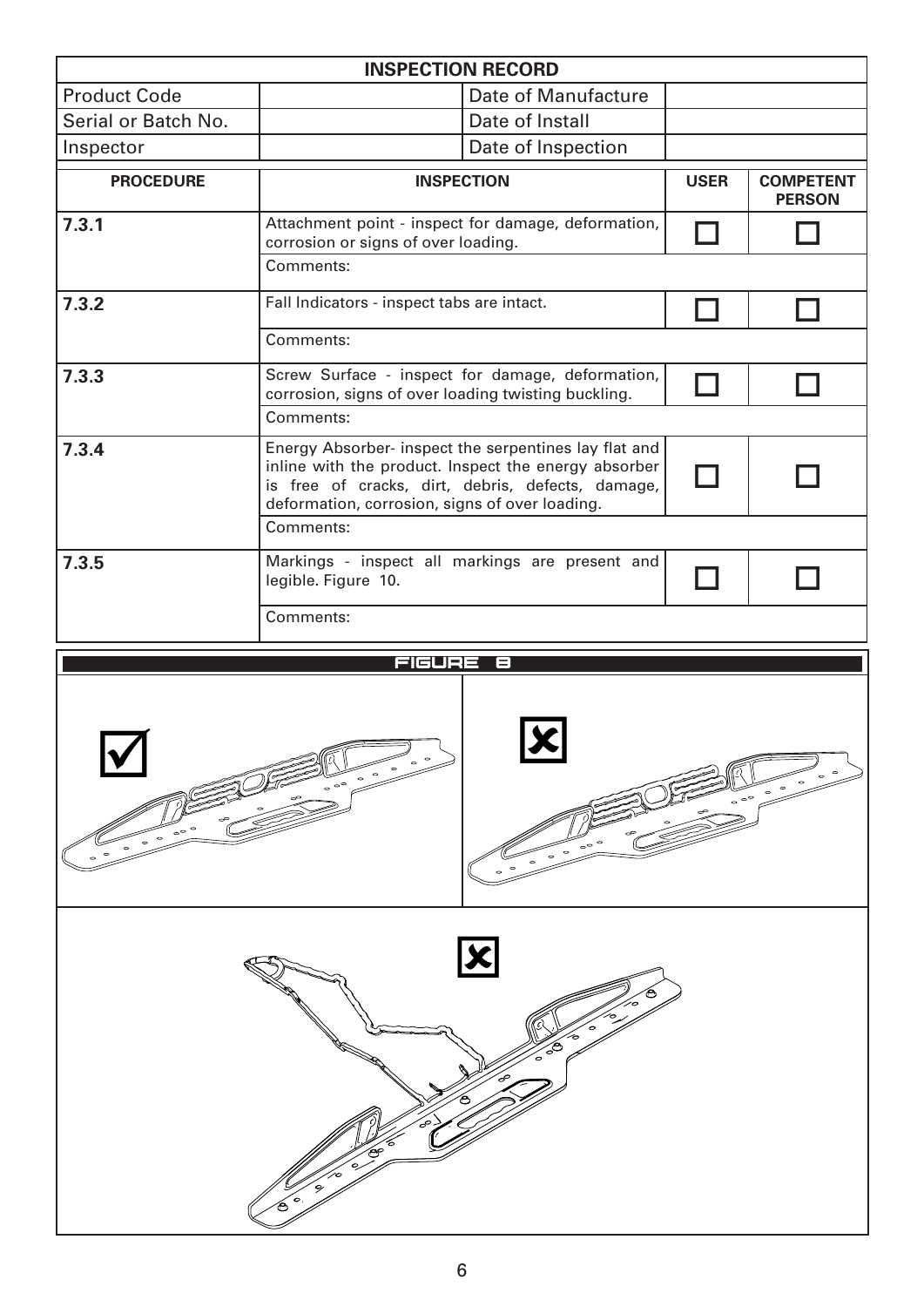